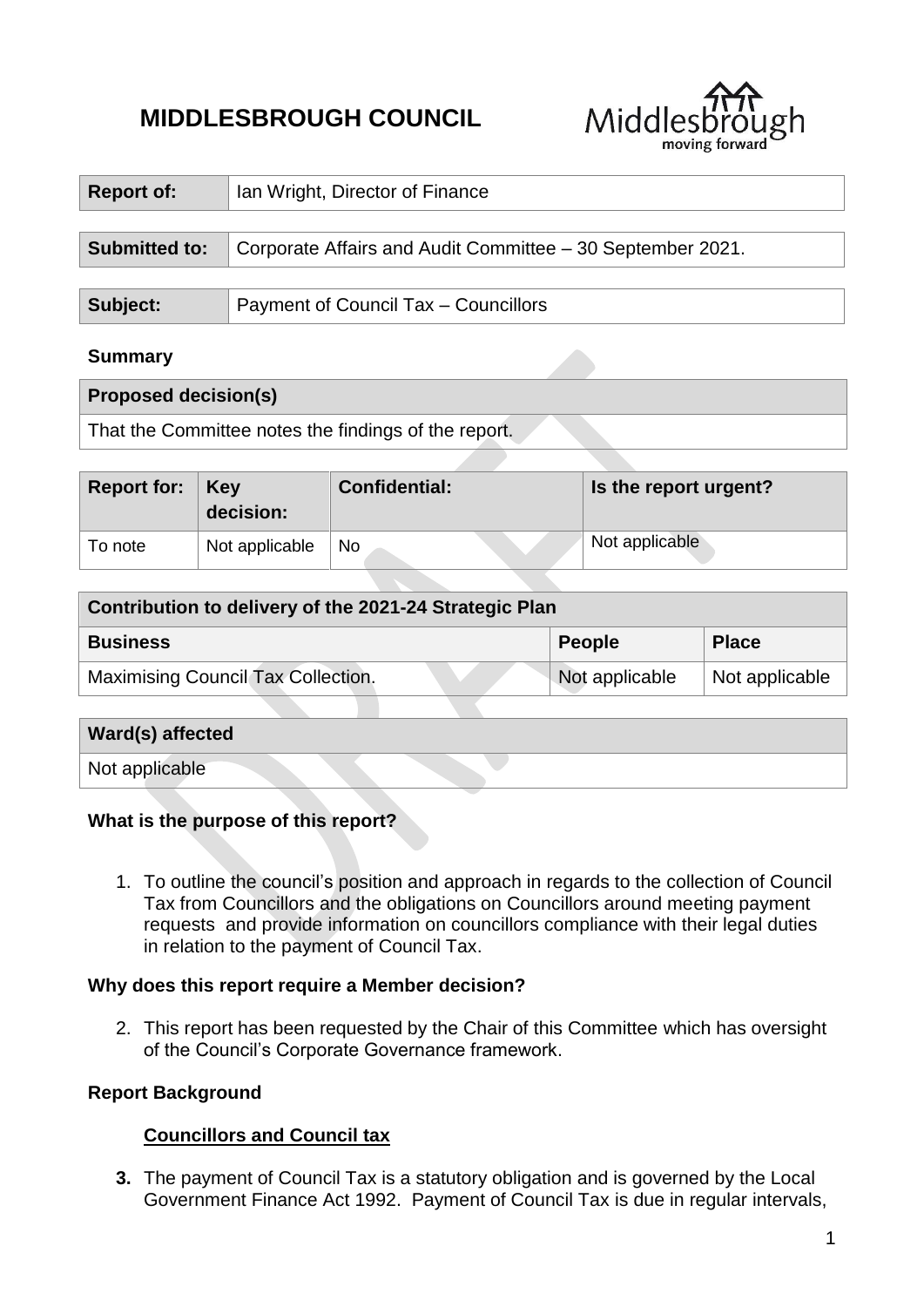and would normally be on a monthly basis. Both the date of payment and the amount to be paid are shown on the Council Tax bill, therefore having access to the most recent bill is of the upmost importance as it holds essential information, such as the account number, how and when to pay. Should non-payment result in further action, the legislation is very clear on the stages that can be taken to secure payment when payment becomes a problem.

- 4. Following the issue of a bill, if payment is not made as indicated on the bill, a reminder notice will be issued within 14 days of the amount becoming overdue. If payment is still not forthcoming, the account will be selected for a summons and the full years council tax will become payable. If full payment is not forthcoming the Council will make a request to the Courts for a Liability Order and if granted provides additional powers to recover monies due. One of these powers is an attachment to the member's allowances. At no point prior to this is the Local Authority permitted to take such action<sup>1</sup>. If an attachment is undertaken, a percentage of the allowance can be deducted on a monthly basis until the amount due is cleared.
	- Checks made from 2015 show that no Councillor has been excluded from voting, albeit a small number may have fallen behind with payment, this did not prevent any Councillor from voting.
	- All Councillor Accounts are up to date, in some instances the full year's amount has been paid.
- 5. Revenues Service provide monthly checks against each Councillor account. Notification is forwarded to Democratic Services should any Councillor hit triggers and fall behind with payment by 2 months or more. It should be noted that although the service undertake these checks, the responsibility for meeting payment obligations and raising non-payment issues rests entirely with the Councillor - see para 8, as it would also apply to any other resident within the borough. The Council does not provide any variation in service that would result in Councillors being treated preferentially over other residents.
- 6. Middlesbrough Council has 46 Councillors excluding the elected Mayor of which one vacancy will be filled on 16 September 2021. 87.5% of Councillors pay by monthly direct debit with the remainder choosing to pay by cash on a monthly basis. Whilst cash is a payment option which is offered to residents, the most obvious way to ensure payment is made on the due date is for payment to be made by the councils preferred method which is direct debit as it avoids any oversight with late or missed payments, however the method of payment is an individual choice.

# **Councillors and compliance with Council Tax legal obligations**

7. The legislation which governs the payment of Council Tax and the obligations of Councillors is contained within Section 106 of the Local Government Finance Act 1992 (LGFA 1992) which makes it a criminal offence for any Member who has arrears of Council Tax which have been outstanding for two months or more to attend any meeting at which a decision affecting the budget is to be made, unless the Member concerned declares at the outset of the meeting that he or she is in arrears and will not be voting on the decision for that reason.

**.** 

<sup>1</sup> SI 613 LFGA 1992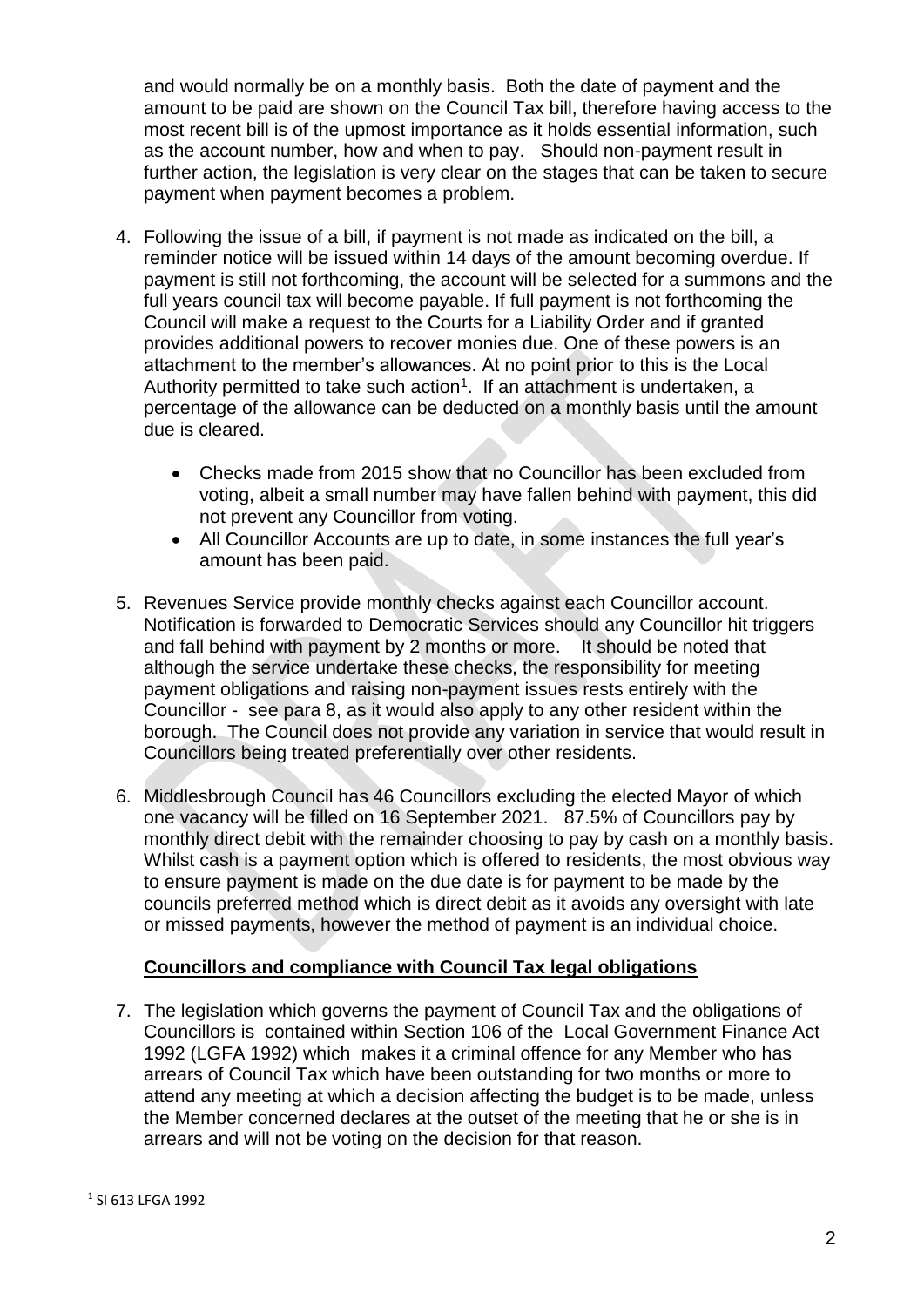- 8. The application of Section 106 of the 1992 Act is very wide and Members should be aware that the responsibility for ensuring that they act within the law at all times rests solely with the individual Member concerned.
- 9. It is accepted that payment difficulties can arise, and in exactly the same way as is offered to residents, support and payment plans can be put in place for elected members. Para 27 of the Members Code of Conduct, provides that the elected member must at the earliest opportunity make arrangements to repay. Any service response to this will be dealt with confidentially, provided non-payment has not resulted in triggers – also note para 10.
	- Para 27 Members Code of Conduct (Appendix A):
		- i. The law makes specific provision that if an elected member is in two months arrears with payment of Council Tax that elected member may not participate in certain decisions concerning Council Tax issues.
		- ii. If you owe a debt to the Council, you must put in place at the earliest opportunity arrangements for repayment. You must avoid being in a situation which might lead the public to believe that preferential treatment is being sought you must not participate in any decision which may create suspicion or a conflict of interest.
- 10.Section 4 and Section 8 of the Members Handbook (Appendix B) provide members with the information pertaining to S106 of the Local Government Finance Act 1992.
	- Public Interest
		- i. Decisions made by information tribunals and also courts make it clear that elected officials should have a greater expectation of scrutiny regarding the payment of their Council Tax than an ordinary member of the public, Information regarding late and non-payment of Council Tax in regards to elected members may be released if it falls within the public interest test.
- 11.Regulation 3, Statutory Instrument 1992/613 also provides that as a resident any Councillor must report any changes in circumstances such as an address change, change to a discount entitlement etc., within 28 days of this occurring. Following any reported change a new bill will be issued and forms the basis of any future payments to the Local Authority.

# **What decision(s) are being asked for?**

12.That the committee notes the contents findings of the report.

#### **Why is this being recommended?**

13.The report sets out the legal and statutory obligations/requirements of meeting their council tax payments for councillors and residents and the steps the authority takes to ensure compliance with those duties for all.

#### **Other potential decisions and why these have not been recommended**

14.Not applicable.

# **Impact(s) of recommended decision(s)**